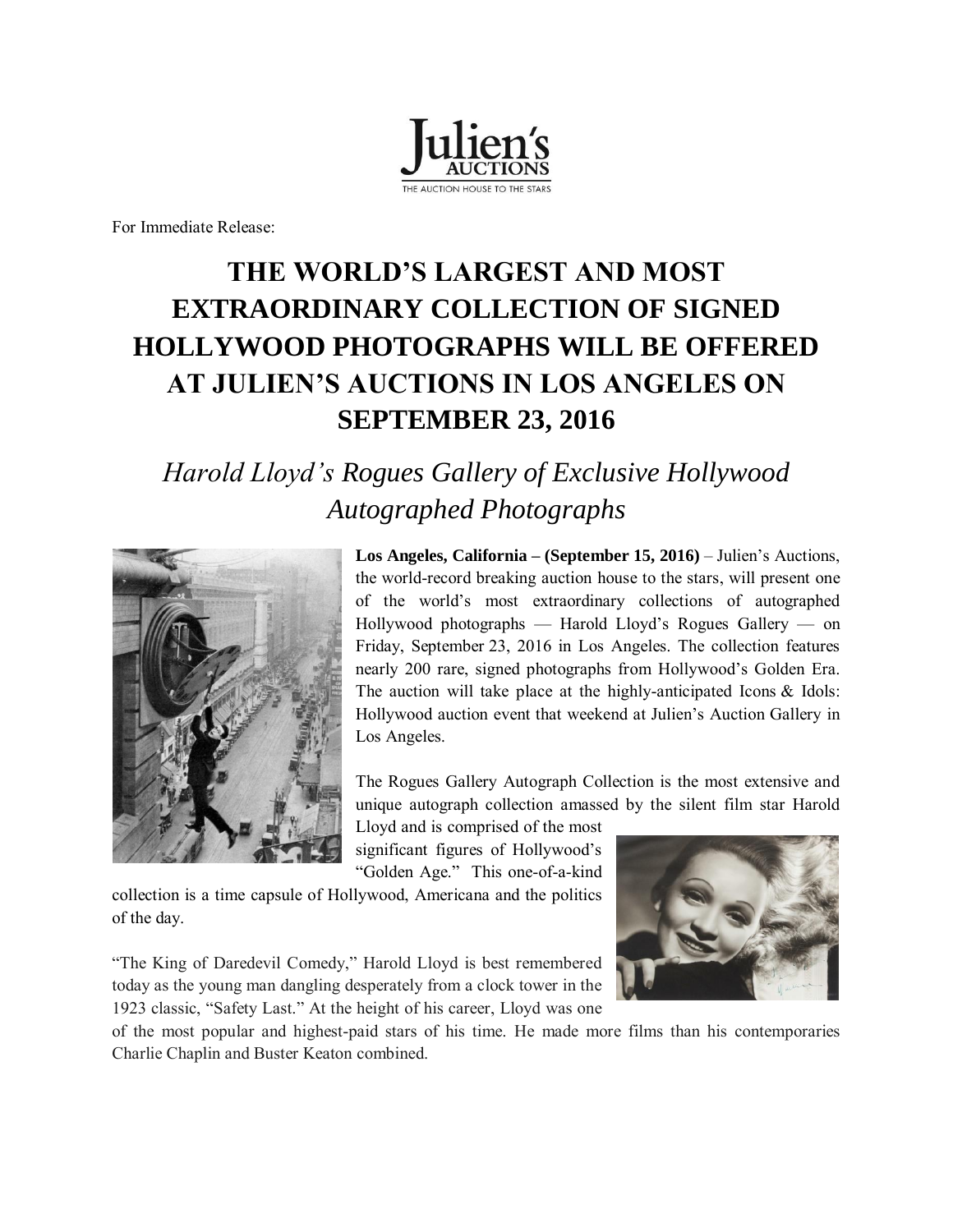

With hits like his 1922 film "Grandma's Boy," Lloyd became a strong force in bringing about the advent of the "feature-length" film. Harold Lloyd's acting career rose to prominence during the silent film era and spanned 34 years of active filmmaking, over 200 comedies and one 1928 Academy Award nomination. He was the recipient of the Academy Award for Master Comedian and Good Citizen in 1952, two George Eastman Awards in 1955 and 1957 and the Cannes Film Festival Award in 1962. During his long and illustrious career, Lloyd had dealings with remarkable actors and public figures, placing him in a very unique position to amass such a rare collection which he delighted in showing to visitors of his famed residence. This

marks the first time this collection is being publicly offered.

Just as remarkable as the collection is the story on how it all came together in the 1930s. When Harold and his wife Mildred moved into their magnificent Beverly Hills estate "Greenacres" in 1929, one would not have imagined such a collection would become such a prominent place in their home. The house, which would later be named to the National Register of





originally planned to install a bowling alley but Mildred had other ideas … most importantly how "not" to install a bowling alley.

As a Christmas gift in 1937, Mildred and her close friend, actress Marion Davies, invited friends of Harold to send him a singular gift — their favorite portrait of themselves. Hundreds of Harold's friends came through, resulting in a collection of Hollywood's legendary stars and iconic actors all seen through the lens. From film luminaries to sports heroes to United States presidents,

each portrait was then displayed in this underground corridor, and The Rogues Gallery was born. Harold adored and cherished every photograph sent to him with almost of all of them being inscribed to Harold. One such memorable photograph, signed by famed director Cecil B. DeMille, is inscribed "May the public never find my spectacles as funny as they find yours."

"If the walls could talk" could be the motto for such an extensive historical collection. The collection features signed photographs from such legendary Hollywood stars as Fred Astaire, Marlene Dietrich, Clarke Gable, Ginger Rogers, John Barrymore, Jack Benny, Clara Bow, Bob Hope, Cecil B. DeMille, Errol Flynn, Boris Karloff, Ginger Rogers, Louella Parsons, Feg



Murray, Zane Grey, Harry Blackstone, Samuel Goldwyn, Hal Roach, Walt Disney, Irene Hervey, Sonja Henie, Loretta Young, George Burns, Bing Crosby, Jeanette MacDonald, Nelson Eddy, Joel McCrea, Claudette Colbert, Bette Davis and many more.

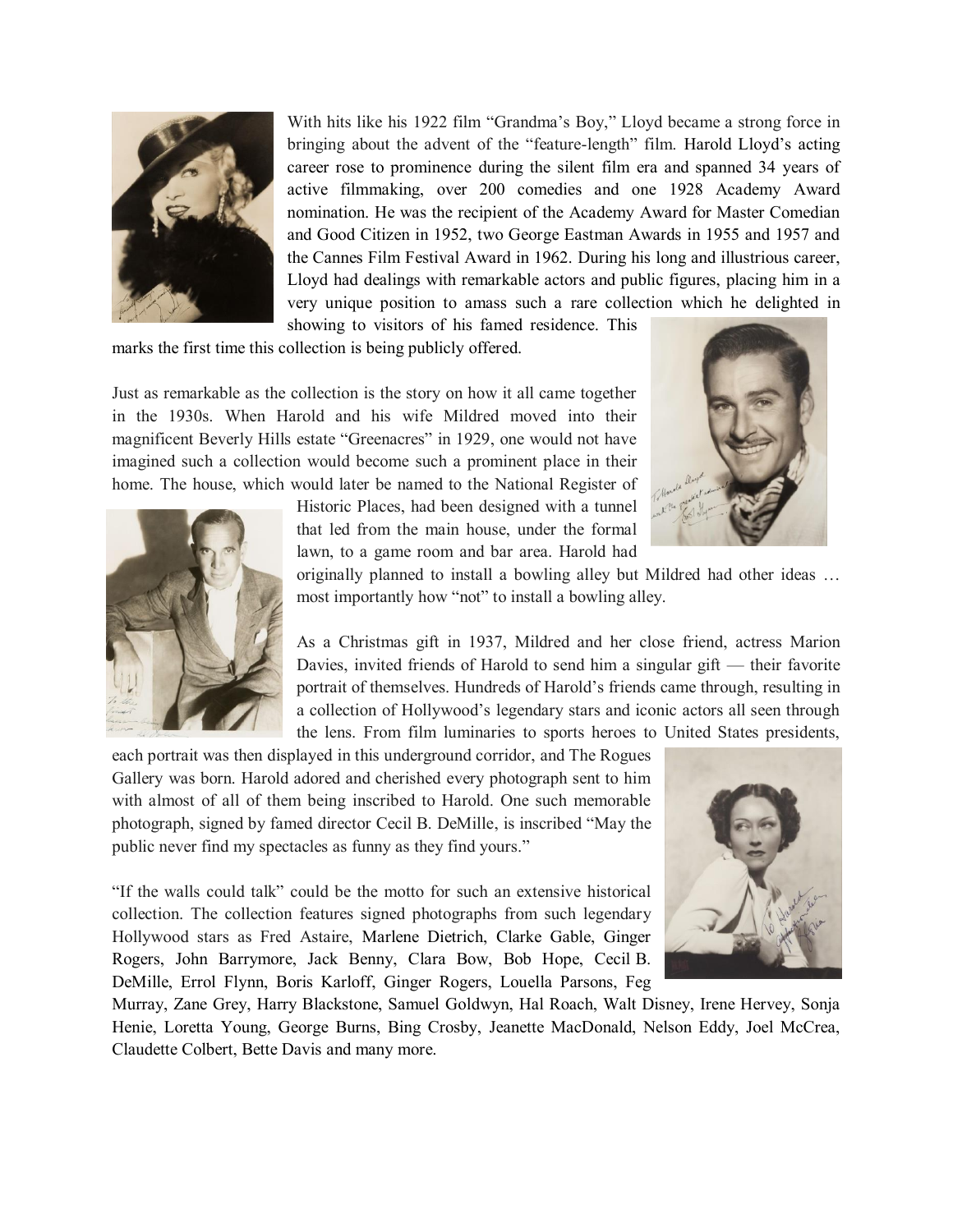

In addition to legendary film stars, the collection includes autographed photos from some of history's greatest legends including Babe Ruth, Calvin Coolidge, Thomas Edison, Amelia Earhart, and Helen Keller.

Harold Lloyd's acting career rose to prominence during the silent film era and spanned 34 years of active filmmaking, over 200 comedies and one 1928 Academy Award nomination. During his long and illustrious career, Lloyd had dealings with remarkable actors and public figures, placing him in a very unique position to amass such a rare collection in which he delighted in showing to

visitors of his famed residence Greenacres. This marks the first time this collection is being publicly offered.

## **JULIEN'S AUCTIONS LIVE AUCTION LOCATION**

741 North La Cienega Boulevard West Hollywood, CA 90069

**LIVE AND ONLINE AUCTION** Friday, September 23, 2016 **Harold Lloyd's The Rogue's Gallery**  Session I: 10:00 a.m. PDT

**REGISTERING TO BID:** Registration is required to bid in this live auction and can be done in person at the auction, online before the sale at the JuliensAuctions.com [Registration page](http://www.juliensauctions.com/register.html) to bid by phone, proxy or in person, or online at [JuliensLive.com](https://www.julienslive.com/signup/) to bid live online, or by calling (310) 836-1818.

**PLACING BIDS:** There are four ways to bid in this sale:

- 1. Bid through Julien's Auctions Online Live in Real Time at [JuliensLive.com.](https://www.julienslive.com/)
- 2. Place bids in the room by attending the auction.
- 3. Bid over the telephone through an auction house representative, who sits in the room and conveys the bid to the auctioneer.
- 4. Enter Absentee bids. Absentee bid forms are printed in the back of each catalogue, and are also available by calling Julien's Auctions at (310) 836-1818 or online at juliensauctions.com at our [Register to Bid page.](http://www.juliensauctions.com/register.html)